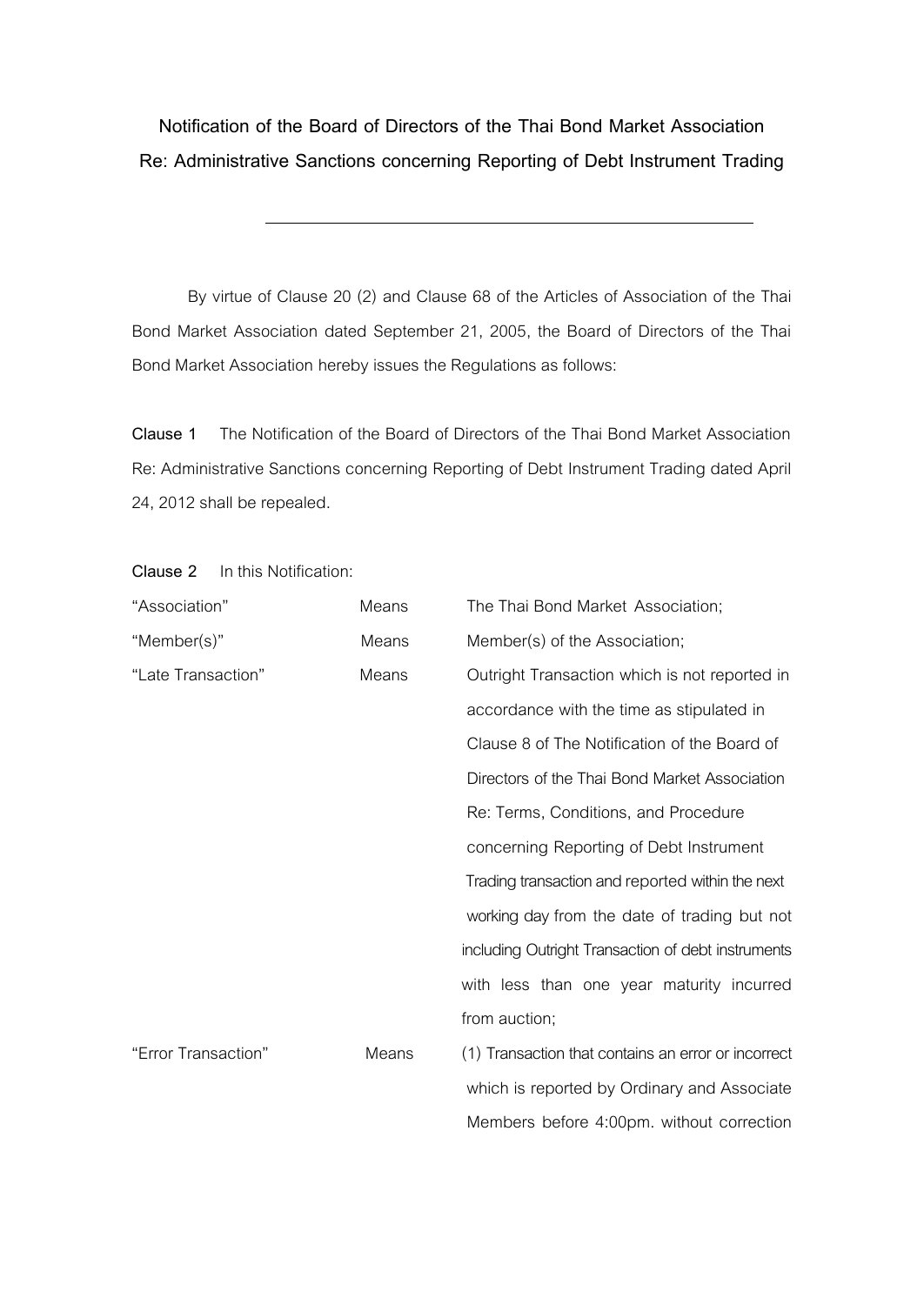|                                |       | or cancelation of such transaction before           |
|--------------------------------|-------|-----------------------------------------------------|
|                                |       | $4:00$ pm. or                                       |
|                                |       | (2) Transaction that contains an error or incorrect |
|                                |       | which is reported by Extraordinary Member           |
|                                |       | without correction or cancelation of such           |
|                                |       | transaction;                                        |
| "Missing Transaction"          | Means | Trading transaction required to be reported         |
|                                |       | but fail report to the Association or report        |
|                                |       | later than one working day from trade date;         |
| "Outright Auction Transaction" | Means | Transaction incurred from Auction through           |
|                                |       | Member.                                             |
| "Small lot Transaction"        | Means | Transaction which has value trade per               |
|                                |       | transaction stipulated by Association.              |

**Clause 3** Under this Notification , practice of non-compliance with terms, condition, and procedure concerning Reporting of Debt Instrument Trading transaction not including the trading transaction caused by force majeure or trading transaction which is requested from customer to amend or cancel later.

**Clause 4** Non-compliance with Terms, Condition, and Procedure concerning Reporting of Debt Instrument Trading transaction shall be fined as follows:

4.1 For Late Transaction, the fine shall be 30 THB per transaction;

4.2 For Late Transaction exceeding 5% of total Outright Transactions of such Member which is continued for 3 consecutive months, the fine shall be 5,000 THB in the third month and 10,000 THB in the fourth consecutive month and shall be fine additional 10,000 THB in the following months in progressive rate if Late Transaction continues to exceed 5%;

4.3 For Error Transaction, the fine shall be 100 THB per transaction;

4.4 For Missing Transaction, the fine shall be 100 THB per day until Member reports such transaction. The maximum level of the fine shall not exceed 30 business days per transaction.

-2 -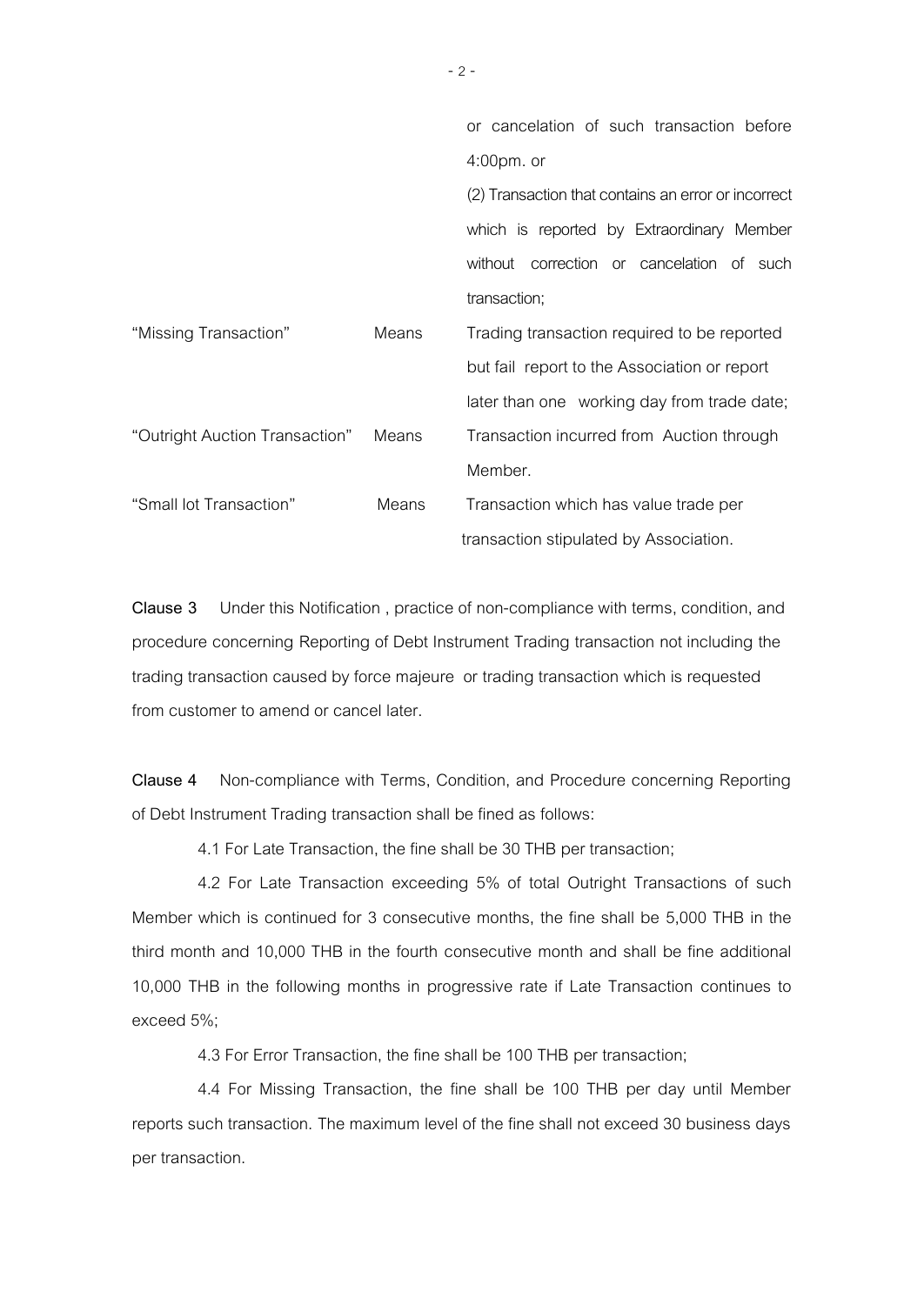The maximum level of the fine in each Clause mentioned above (Clause 4.1- 4.4) shall not exceed 300,000 THB.

**Clause 5** The fine charge according to Clause 4 shall not apply to the following Late Transactions:

5.1 Late Transaction not exceeding 1% of the total number of Outright Transactions which Member reports to the Association in each month;

5.2 Late Transaction not exceeding 6 transactions or the average number of Late Transactions not exceeding 1% in a half calendar year.

5.3 Error Transaction does not create affect to the Bond Market and insignificant or has very low affect to bond price such as

5.3.1 Yield amendment equal or less than 0.01% (1 basis point);

 5.3.2 Symbol amendment for bond with duration less than 1 year and has next series i.e. series A to B;

5.3.3 Settlement date amendment;

5.3.4 Small lot amount amendment.

**Clause 6** Missing Transaction according to Clause 4.4 shall be fined in a maximum of THB 30,000 for the total transactions as follows:

6.1 Debt instrument whose value is less than THB 1 million per transaction or

6.2 Short-term debt instrument whose term is not exceeding 1 year and which is sold to the counterparty by Outright Auction Transaction.

A fine shall be calculated from the reporting date every half calendar year.

**Clause 7** Error and Missing transactions that are found by Internal audit unit or compliance unit of Member and report to the Association, the fine shall be reduce in a half of total fines with the maximum of 100,000 THB.

**Clause 8** In case that the Association notify Member in writing to examine and report correct transaction to Association including ordered to take remedial action for implementing measures for improvement and prevention of Missing Transaction and Member has proceeds